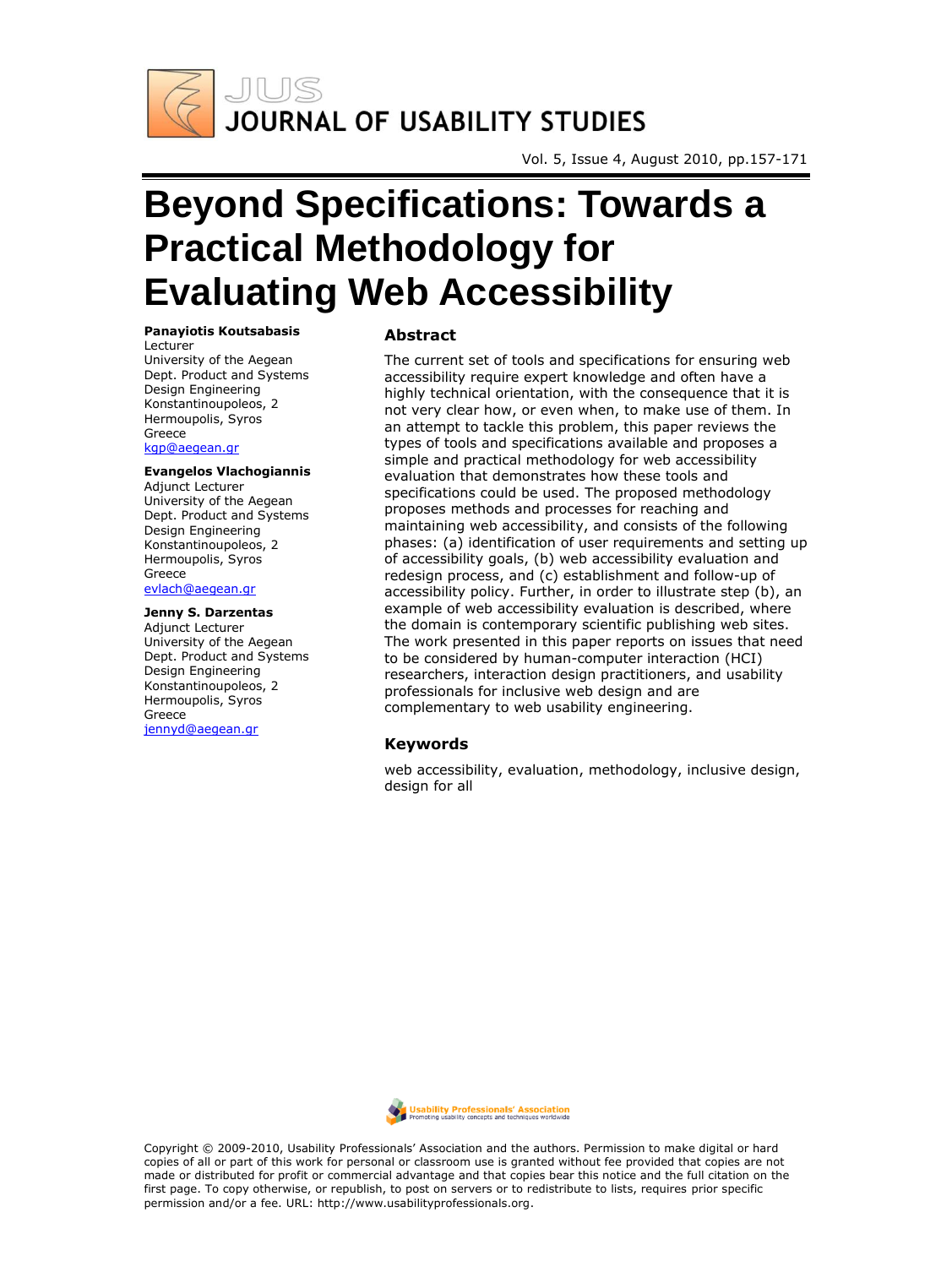# **Introduction**

The availability of web technology does not ensure universal access to the web. As the web Accessibility in Mind (WebAIM) initiative explains "at the click of a mouse, the world can be 'at your fingertips'—that is, if you can use a mouse... and if you can see the screen... and if you can hear the audio" (WebAIM, Introduction section, para 1). In this way, web accessibility has come to mean taking account of the needs of people with disabilities that encompass both physical and cognitive impairments. In this regard, Tim Berners-Lee famously noted that "The power of the web is in its universality. Access by everyone regardless of disability is an essential aspect" (WAI, n.d., sidebar). Indeed for some people with disabilities, access to the web is paramount. Lynn Holdsworth, screen reader user, web developer, and programmer said, "For me being online is everything. It's my hi-fi, my source of income, my supermarket, my telephone. It's my way in" (European Blind Union, n.d., p. 6).

Increasingly, it has been understood that accessibility concerns every user, designer, and business owner. The ethical stand that calls for providing equal opportunities to all has for long ceased to be the main argument for ensuring web accessibility. Perhaps the most important misconception about accessibility is that it does refer only to people with special needs. Designing for accessibility addresses other user access issues as well, such as, performance for low network speed and usable access under constrained environmental technical point of view. Designing for accessibility promotes good technical design, and implementation that has obvious implications for web site maintenance and extensibility regarding content and look and feel (Koutsabasis, 2010). The business aspects of web accessibility are also significant, especially if we take into account that people with special needs are not only those that suffer from permanent disabilities but also other groups such as the ever increasing aging population. According to the United Nations Statistics on Human Functioning and Disability the percentage of people with disabilities in most western countries is estimated between 8% and 20% of the total population; for example, the results from related surveys for Canada (1996) show that a total of 15.5% of the population are people with disabilities; for Australia (1993), 18%; Germany (1992), 8.4%; New Zealand, 20%; USA (1994), 15%; and so on (2010).

Despite the large amount of work on web accessibility, the vast majority of web sites are still not accessible. Loiacono and McCoy's (2006) study evaluated the web accessibility of a large number of web sites. The study indicated that only 23% of the U.S.'s federal homepages were accessible, while this percentage dropped to 11% for non-profit organizations and an even more disappointing 6% for corporate homepages. Because it is understood that accessibility of content seems to make the usability of sites better, there is interest in making sites more accessible, and by extension more usable, but it is difficult. Lazar, Dudley-Sponaugle, and Greenidge's (2004) study of web masters' perceptions about web accessibility reports that "most webmasters support the concept of web accessibility, but cited roadblocks to accessibility such as lack of time, lack of training, lack of managerial support, lack of client support, inadequate software tools, and confusing accessibility quidelines" (p. 284).

The current set of web accessibility tools and specifications have a highly technical orientation and need expert knowledge for their comprehension and application. Nor are there any widely used methodologies that encompass these into some practical form for practitioners. Also, the usability of these tools and specifications per se is an issue; as with most specialist groups, those working on accessibility have tended to develop a jargon that makes their use difficult (Kapsi, Vlachogiannis, Darzentas, & Spyrou, 2009). Thus the failure to address web accessibility can be attributed to the lack of practical integrated approaches for universal design and evaluation of web applications. As legislation for web accessibility enforcement is being developed in several countries and the web is changing to web 2.0 technologies and applications, it is important that HCI researchers, interaction design practitioners, and usability professionals have a clear understanding of the use of practical methodologies that encompass the essential issues that need to be considered for accessible web applications.

This paper contributes to both issues of awareness and use of web accessibility by (a) reviewing the current state of the art in web accessibility tools, specifications, and methods; (b) illustrating an example of practical web accessibility evaluation that shows typical accessibility problems that can be identified in contemporary web sites; and (c) proposing a practical methodological framework for web accessibility evaluation.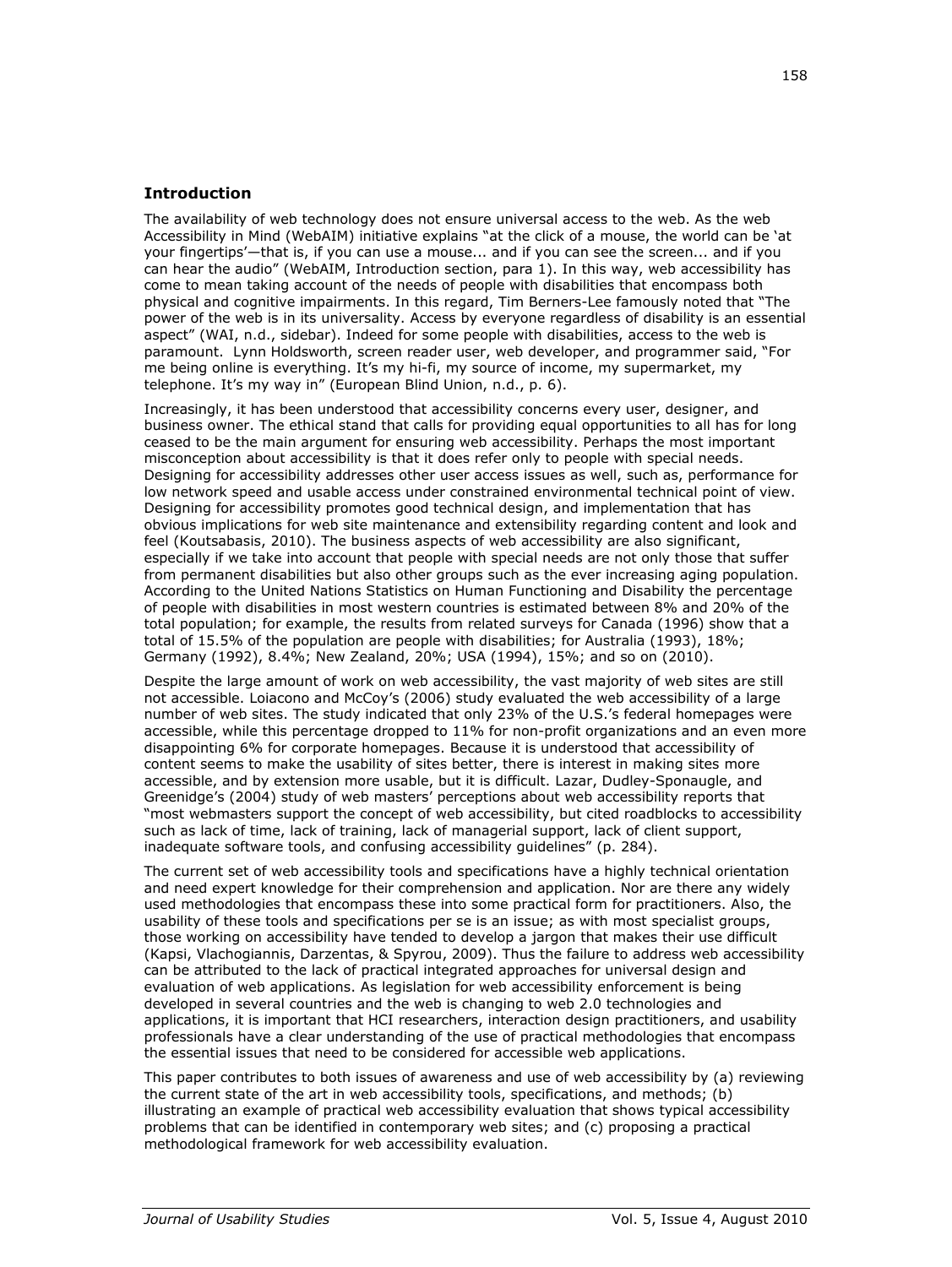The structure of this paper is as follows. First the Related Work section describes the present state of affairs with regard to the web accessibility specifications, methods, and tools. In the light of this overview, the next section presents an example of the web accessibility evaluation process, discussing accessibility problems that are typical of many other contemporary web sites. However, this process is part of the proposed methodology, which is explained in detail in following section. The methodology offers a practical use of tools, specifications, and practices, and consists of the following phases: (a) identification of user requirements and setting up of accessibility goals, (b) web accessibility evaluation and redesign process, and (c) establishment and follow-up of accessibility policy. The proposed methodology offers a practical means to approach and tackle the issue of web accessibility and provides readers with a framework within which to situate existing and future tools and specifications. Finally the last sections offer a summary and conclusions of this work and the practitioner's take away.

## **Related Work**

Research on web accessibility has produced a wide range of results that are used in mainstream web design to promote good design practice. This work can be briefly divided into specifications (and legislation based upon these specifications that aims at encouraging or enforcing the development of accessible web design), approaches, and methods for applying those specifications and tools for automatic evaluation of (aspects of) web accessibility.

## *Web Accessibility Legislation, Policies, and Standards*

Several policies and legislation have been developed either at a national or an international level for promoting and enforcing web accessibility. Countries on both sides of the Atlantic have included eAccessibility into their laws. The U.S. has developed Section 508 of the U.S. Rehabilitation Act (for more information, see [http://www.section508.gov\)](http://www.section508.gov/). The most recent European policy framework for the information society and media is i2010, which promotes, with the tools available to the Commission, a European Information Society for all citizens (Europe's Information Society, n.d.). Actions implemented under this priority of i2010 aim to ensure that the benefits of the information society can be enjoyed by everyone (eAccessibility) and encourage provision of better public services (eGovernment and eHealth). Furthermore, there are several national legislations across Europe. Probably the most well known is the Disability Discrimination Act (DDA) 1995 (updated in 2005) in the U.K. and the Act on Equal Opportunities for Disabled Persons (27 April 2002) in Germany (for more information, see [http://www.w3.org/WAI/Policy\)](http://www.w3.org/WAI/Policy). Laws promoting accessibility are often based on well established de-facto standards, like Web Content Accessibility Guidelines (WCAG) recommended by the Web Accessibility Initiative (WAI) of the World Wide Web Consortium (W3C).

Currently, most of the countries use WCAG 1.0 as a basis for setting up their local policies. The first version of WCAG guidelines (WCAG 1.0) offers a set of techniques to remedy problem situations. However, these techniques are HTML and web technology centric. We are now at a transition phase as the second major version of WCAG has been released as a recommendation of W3C.WAI (Caldwell, Chisholm, Slatin, & Vanderheiden, 2008). The seven-year (since the first public working draft in 2001) effort to reach consensus on WCAG 2.0 produced guidelines that have tried to address problems present in WCAG 1.0, nevertheless they still present weaknesses. According to several researchers in the field (e.g., Brewer, 2005; Moss, 2006), the guidelines are presented at a very abstract level using general and vague terms; they are difficult to use because they are couched in even more obscure terminology than WCAG 1.0, and they require a great deal of explanation to become comprehensible. Kapsi et al. (2009) found several usability issues of WCAG 2.0 that they suggested could be significantly improved if usability issues could be communicated to the evaluators more clearly. Furthermore, there have been organizational policies like the U.K.'s Royal National Institute of the Blind (RNIB) that highlight some of the important accessibility issues (a subset of WCAG), which are exhaustively presented in Harper and Yesilada (2008).

Apart from the web content, web accessibility depends on two additional components of web development and interaction, including web software (tools) and web developers (people; for more information, see [http://www.w3.org/WAI/mobile/experiences\)](http://www.w3.org/WAI/mobile/experiences). Based on these, the WAI provides complementary guidelines: (a) Authoring Tool Accessibility Guidelines (ATAG and ATAG 2.0 - W3C Working Draft 21 May 2009; for more information, see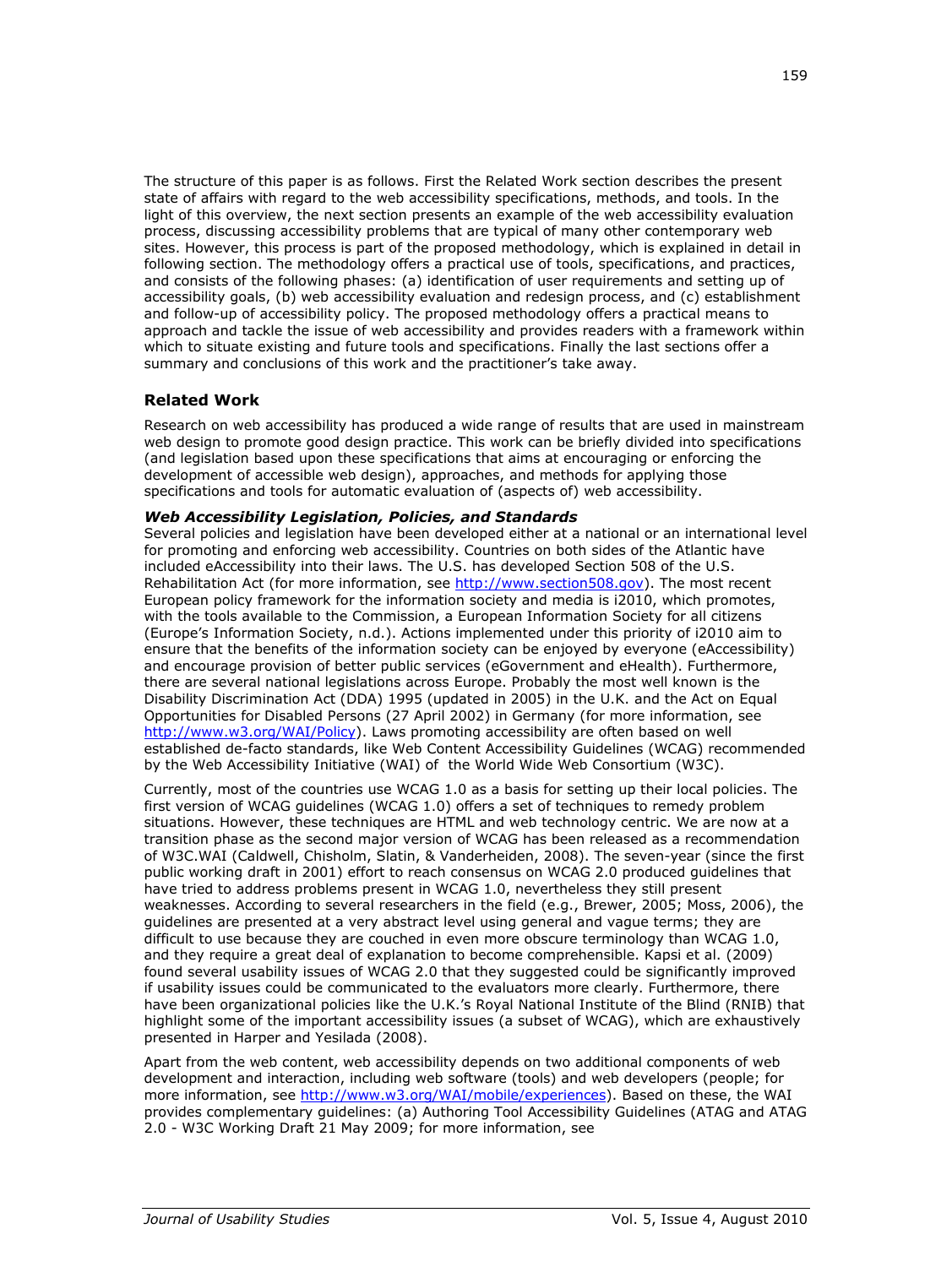[http://www.w3.org/TR/2009/WD-ATAG20-20090521\)](http://www.w3.org/TR/2009/WD-ATAG20-20090521) and (b) User Agent Accessibility Guidelines (UAAG and UAAG 2.0 - W3C Working Draft 11 March 2009; for more information, see [http://www.w3.org/TR/UAAG20\)](http://www.w3.org/TR/UAAG20). Finally, recently there is much interest on the shared web experience of disabled users, older users (Arch, 2008), and mobile device users.

## *Web Accessibility Approaches and Methods*

W3C describes three evaluation approaches with varying levels of thoroughness and effort:

- Preliminary evaluation is a quick and simple check to identify some of the major issues on a web site. Preliminary evaluation is a formal methodology that identifies the most common web accessibility problems. This type of evaluation can be used by non-expert and non-technical evaluators and highlights some important concerns about the accessibility a web page. However, it should be noted that some of the technically based criteria are now out of date since they are based on WCAG 1.0 and older technologies (WAI, Evaluating Accessibility/Preliminary Review, 2010).
- Conformance evaluation is a comprehensive approach to determine if a web site conforms to an accessibility standard such as the W3C Web Content Accessibility Guidelines (WCAG). This is probably the most common and normative evaluation for an exhaustive evaluation of a web page based on set of criteria. The effectiveness and the problems of this type of evaluation are dependent upon the criteria themselves as noted above (WAI, Evaluating Accessibility/Conformance Evaluation, 2010).
- Involving end users goes beyond technical evaluation and includes end users. This is an approach that can provide accessibility in-context, but at the same time it requires that the web site has already addressed some basic accessibility issues so that it can be tested by (disabled) end users (WAI, Evaluating Accessibility/Involving Users in Evaluation, 2010).

Several other approaches and methods have been developed to guide the designer or evaluator to apply recommendations.

A systematic methodology for evaluating conformance with the WCAG 1.0 is the Unified Web Evaluation Methodology (UWEM; Nietzio, Strobbe, & Velleman, 2008; Velleman, Strobbe, Koch, Valasco, & Snaprud, 2007). The UWEM is the result of the combined efforts of three European projects that make up the Web Accessibility Benchmarking Cluster (WAB Cluster). Most of the countries that use WCAG 1.0 as a basis for setting up their national policies often have different interpretations of the guidelines. UWEM offers a shared interpretation of WCAG 1.0 in order to provide sufficiently robust tests. In addition UWEM aims at providing a harmonized platform for a European level—common—evaluation methodology that can be used for the development of labeling schemes (for more information, see [http://www.euracert.org](http://www.euracert.org/) and <ftp://ftp.cenorm.be/PUBLIC/CWAs/e-Europe/WAC/CWA15554-00-2006-Jun.pdf> to see the CEN Agreement) and deals with topics such as scoping, sampling, testing, reporting, etc. Some changes are required for the maintenance of UWEM, especially regarding WCAG 2.0.

Another approach, this time aiming to achieve a common methodology on a national level, is that of the U.K.'s PAS 78 BSI Standard (for more information, see [http://www.bsi](http://www.bsi-global.com/en/Shop/Publication-Detail/?pid=000000000030129227)[global.com/en/Shop/Publication-Detail/?pid=000000000030129227\)](http://www.bsi-global.com/en/Shop/Publication-Detail/?pid=000000000030129227). This is intended to be a document that can help the commissioners of web sites to understand accessibility and be able to discuss development with web design project managers with reference to the WAI guidelines, usability testing, automated checking tools, etc. This approach attempts to standardise the process of achieving web accessibility, rather than the properties of web accessibility.

## *Web Accessibility Evaluation Tools*

A large number of software tools have been developed to automatically check web accessibility (for more information, see [http://www.w3.org/WAI/ER/tools/\)](http://www.w3.org/WAI/ER/tools/). The software tools functionality mainly includes the following:

- Generating reports of evaluation results, providing step-by-step evaluation guidance, or displaying information within web pages.
- Supporting automated checking on single web pages, groups of web pages, or web sites and automatically generated pages.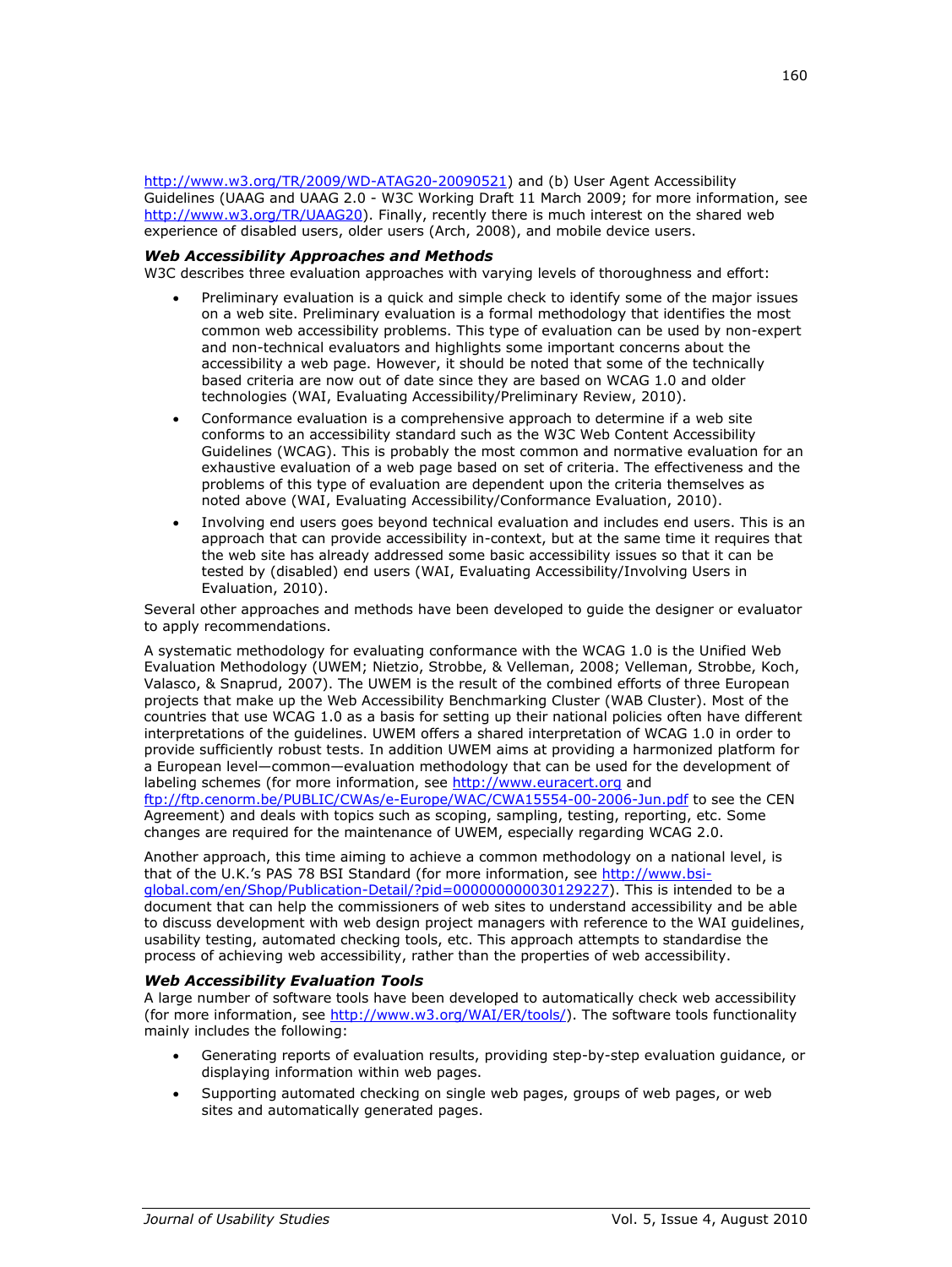- Providing repair functionality by changing the code of the web pages, helping with captioning audio or video content, or converting document into accessible mark-up.
- Checking accessibility for several technologies like Cascading Style Sheets (CSS), XHTML, PDF, images, Synchronized Multimedia Integration Language (SMIL), and Scaleable Vector Graphics (SVG).

Because WCAG2.0 was only released a short time ago, there are only a few tools that use the criteria in that version. Presently the ATRC web accessibility checker is the only tool that claims to support it [\(http://achecker.ca/checker/index.php\)](http://achecker.ca/checker/index.php). However, Imergo<sup>®</sup> provides added functionality including integration with web 1.0 and 2.0 and advanced crawling capabilities for content management systems and a navigation consistency module [\(http://imergo.com/;](http://imergo.com/) Velasco, Denev, Stegemann, & Mohamad, 2008). Finally, the GOVMov eAccessibility Checker is interesting mainly because it supports UWEM (Velleman, Strobbe, Koch, Velasco, & Snaprud, 2007), discussed in next section.

Despite the plethora of available web accessibility tools, several researchers have identified important limitations including: limited crawling capabilities, the inability to analyze and/or repair dynamically generated Document Object Model (DOM) etc. (Velasco et al., 2008), and inconsistencies between the evaluation results of different tools (Centeno, Kloos, Fisteus, & Alvarez, 2006). This last limitation is basically due to the ambiguity of some checkpoints that in turn lead to different interpretations. This is a problem that WCAG 2.0 has tried to address (see discussion in Kapsi et al., 2009). Also, different assumptions taken from the logic of the tools (like document validation) often lead to very different reports.

In a study aimed to evaluate the effectiveness of web accessibility evaluation tools, Centeno et al. (2006), classified WCAG 1.0 checkpoints into those that were objectively automated, subjectively automated, semi-automated, and manually tested. However, it appears that a reliable coverage comparison of tools would only be possible if the tools were tested on test suites with appropriate metadata (Strobbe, Herramhof, Vlachogiannis, & Velasco, 2006). Therefore, the W3C WAI Test Samples Task Force is working towards creating and harvesting such test suites based on work done by the BenToWeb project [\(http://www.bentoweb.org\)](http://www.bentoweb.org/). The result reports can then be easily compared by examining the results that are expressed in a specially developed language, the Evaluation and Report Language (EARL) [\(http://www.w3.org/WAI/intro/earl.php\)](http://www.w3.org/WAI/intro/earl.php) and its metadata.

In terms of tools to support authoring of content, as opposed to the inspection of content as described above, current authoring tools offer some support to check for web accessibility. The most important effort in this respect is that of Dreamweaver (Adobe) that incorporates a number of features that promote the development of accessible web pages including a built-in accessibility validation tool and accessibility prompts

[\(http://www.adobe.com/accessibility/products/dreamweaver/overview.html\)](http://www.adobe.com/accessibility/products/dreamweaver/overview.html). However many web sites are not built from scratch but on top of web application frameworks, for example, content management systems. The major problem with this type of development is that these systems provide little or no support for accessible content generation. The problems with web accessibility design and evaluation tools have become even more intense with the introduction of the so-called web 2.0 technologies as well as with the advent of user generated content; now the roles of the end user and content provider are somehow blended. To try to provide guidance in this area, WAI has introduced WAI Accessible Rich Internet Applications (ARIA) Suite, which uses a semantics-based approach to try to define a way to make web content and web applications more accessible to people with disabilities based on semantics [\(http://www.w3.org/WAI/intro/aria.php\)](http://www.w3.org/WAI/intro/aria.php).

Finally, we need to mention that many tools that are not classified under web accessibility evaluation tools may offer useful functionality for either evaluating specific issues of web accessibility (e.g., web developer, [http://chrispederick.com/work/web-developer/\)](http://chrispederick.com/work/web-developer/) or for simulating user situations (like Vischeck, that simulates colour blindness problems [http://www.vischeck.com\)](http://www.vischeck.com/).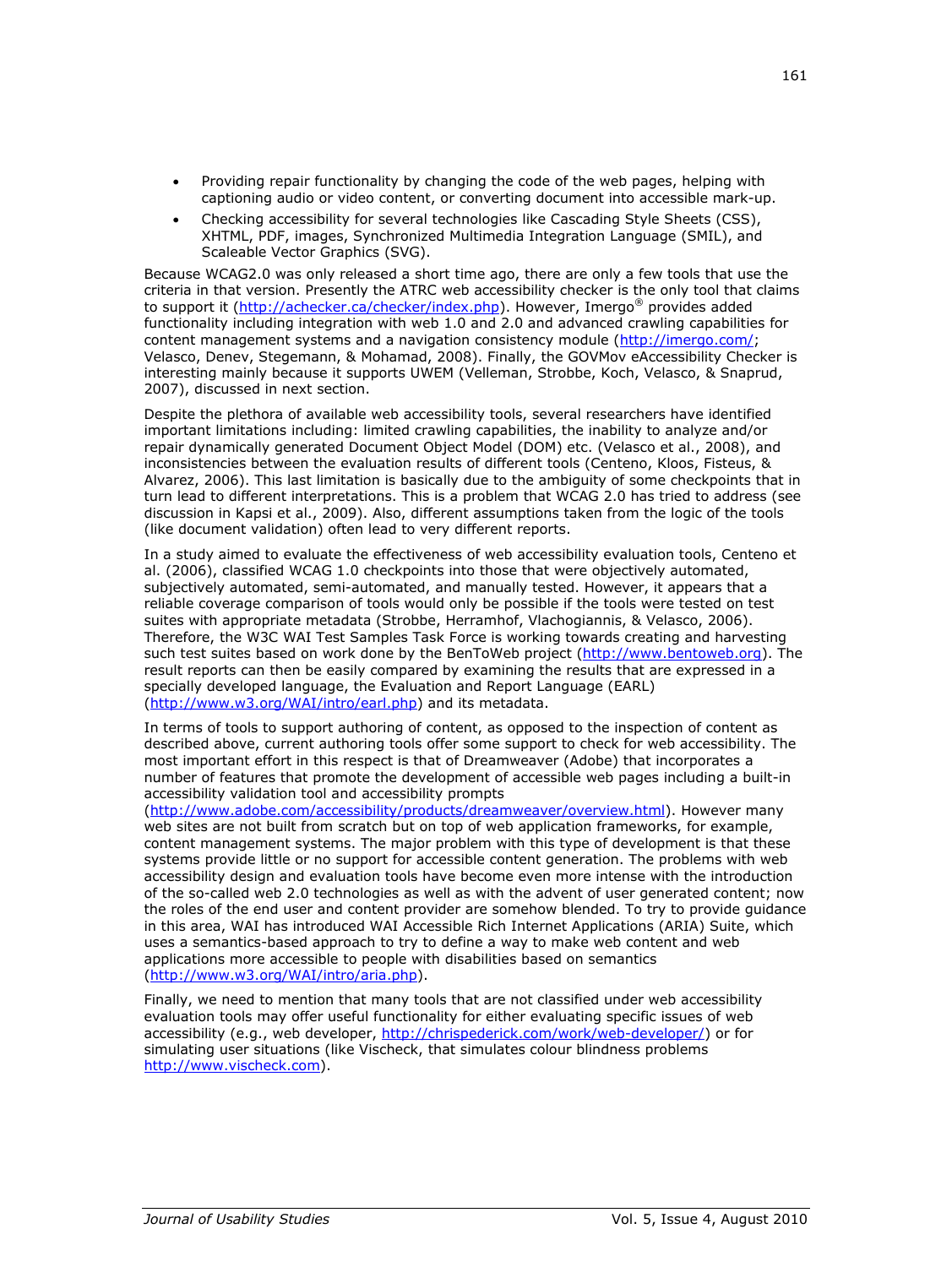# **A Simple Example of the Web Accessibility Evaluation Process**

This section presents a simple example of the web accessibility evaluation process in order to illustrate the degree to which contemporary web sites are accessible and to bring to light typical accessibility problems. These accessibility problems are of concern to both users and designers. Web site designers are concerned with providing consistent content and services to all potential users regardless of access to technology that includes any type of browser and any kind of assistive device.

We elected to run the example of web accessibility evaluation for web sites in the domain of scientific e-publishing. This domain is one of the first that emerged with the advent of the web, and it is of particular interest for a number of reasons. First, scientific e-publishing web sites are quite mature in their development, making use of state of the art web technologies to support a wide range of services from search and browsing to alerting users for electronic subscriptions and payments. Secondly, they are used by a wide range of users with respect to age, language, culture, skills, and level of technical infrastructure, typically including academic staff, researchers, and students who are located all over the world. Furthermore, accessibility is very much an issue for e-publishing because it is likely that many of the users are disabled because studying online is a viable alternative to traditional education for those with a disability who cannot access bricks-and-mortar educational institutions. We present the accessibility evaluation of the following scientific e-publishing web sites (listed alphabetically):

- ACM (Digital library): <http://acm.org/dl>
- Elsevier (ScienceDirect): [http://www.sciencedirect.com](http://www.sciencedirect.com/)
- IEEE (Publications): <http://www.ieee.com/Web/publications/home/index.html>
- IGI Global: [http://www.igi-global.com](http://www.igi-global.com/)
- IngentaConnect: <http://pi2.ingenta.com/content>
- Nature Publishing Group: [http://www.nature.com](http://www.nature.com/)
- Springer (SpringerLink): [http://www.springerlink.com](http://www.springerlink.com/)
- Taylor & Francis (Journals): <http://www.tandf.co.uk/journals>
- Wiley (InterScience): [http://www3.interscience.wiley.com](http://www3.interscience.wiley.com/)
- World Scientific: [http://www.worldscientific.com](http://www.worldscientific.com/)

The presentation of results below is made in random order because it is not an aim of this example to expose problems of specific web sites, but to illustrate the wider picture.

## **Method**

The method used to evaluate the accessibility of e-publishing web sites includes the following two basic steps that are a part of any comprehensive web accessibility evaluation process.

- Use of automated accessibility evaluation tools that check the conformance of a web page according to the WCAG 1.0 [\(http://www.w3.org/WAI/intro/wcag\)](http://www.w3.org/WAI/intro/wcag)
- Expert (manual) inspection of accessibility on the basis of heuristics that complement automatic evaluation

For the purposes of the accessibility evaluation of scientific e-commerce web sites, the following decisions were made:

- The homepages of e-publishing web sites were evaluated in order to give an idea of the current status of accessibility. The homepage is the first page users will encounter when entering the site.
- Two widely accepted tools were selected to perform the automated tool-based aspect of the evaluation: HiSoftware® Cynthia Says™ ([http://www.cynthiasays.com/\)](http://www.cynthiasays.com/) and Fraunhofer FIT's Imergo<sup>®</sup> [\(http://imergo.com\)](http://imergo.com/). The evaluation followed WCAG1.0 because there is currently no tool that can support the automatic evaluation of web accessibility according to version 2.0 of the guidelines.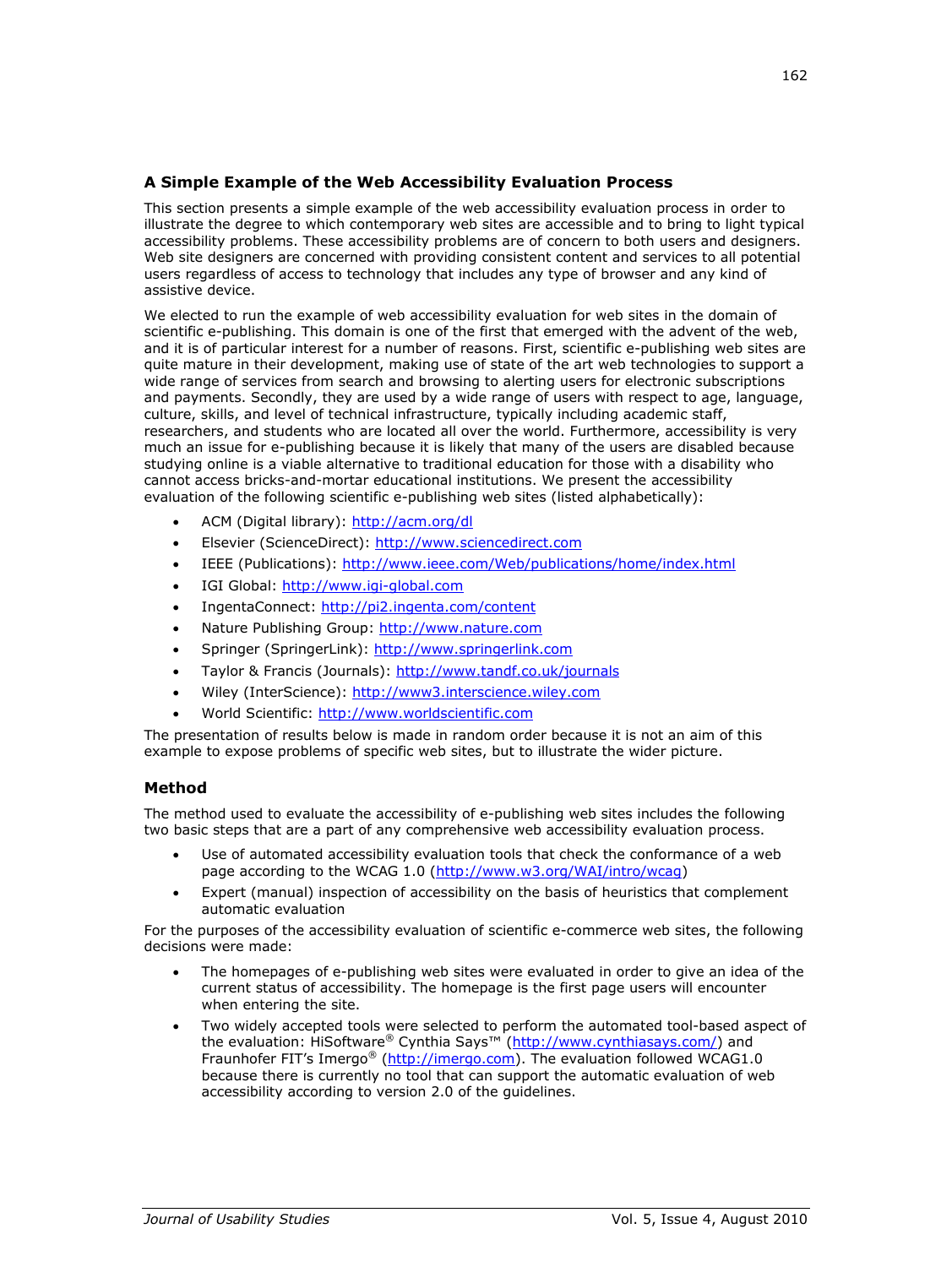- A set of heuristics to support human judgment in order to perform expert (manual) inspection of web accessibility were selected. These heuristics were proposed by W3C.WAI and are commonly used in accessibility evaluations and refer to viewing the web site under simulated constrained conditions, including
	- disabled colours,
	- o disabled style sheets, and
	- o disabled images.

A practical way to perform these heuristics is to use the Mozilla Firefox browser with the web developer toolbar, which enables turning off/on various web design elements to ensure wellformed design and accessibility.

The aforementioned approach to accessibility evaluation is sufficient in order to give an overview of accessibility problems and indicate the major areas that need improvement. This approach integrates basic steps that can be applied in a time-saving way by evaluators who do not need to be proficient with web development technology. However, this approach is not a complete account of the steps required for a complete web accessibility evaluation process, which is presented later in this paper.

## *Summary of Accessibility Problems Found*

Table 1 shows the accessibility problems of scientific e-publishing homepages identified by the automated evaluation tools used. The results of automated evaluation can vary between web accessibility tools due to their differences in the implementation of automated checks. In particular, Imergo seems to make a more detailed automated web accessibility check in comparison to Cynthia Says with respect to some aspects of WCAG double-A and triple-A priorities.

|                 | <b>Synthia Says</b> |                |                |                | Imergo         |                |     |              |
|-----------------|---------------------|----------------|----------------|----------------|----------------|----------------|-----|--------------|
| Homepage        | <b>Total</b>        | A              | AA             | AAA            | <b>Total</b>   | A              | AA  | AAA          |
| H1              | 115                 | 104            | 9              | 2              | 246            | 106            | 139 | 1            |
| H <sub>2</sub>  | 5                   | $\Omega$       | 5              | $\mathbf 0$    | 4              | $\mathbf{0}$   | 4   | $\Omega$     |
| H <sub>3</sub>  | 55                  | 47             | 6              | $\overline{2}$ | 276            | 47             | 229 | $\Omega$     |
| Η4              | 10                  | 2              | 6              | $\overline{2}$ | 16             | $\mathbf{1}$   | 14  | $\mathbf{1}$ |
| H <sub>5</sub>  | 7                   | $\mathbf{1}$   | 6              | $\mathbf 0$    | $\overline{2}$ | $\mathbf{0}$   | 0   | 2            |
| H6              | 39                  | 24             | 13             | $\overline{2}$ | 729            | 24             | 702 | 3            |
| <b>H7</b>       | 22                  | 2              | 16             | $\overline{4}$ | 138            | $\overline{4}$ | 124 | 10           |
| H8              | 12                  | $\Omega$       | 10             | 2              | 114            | 1              | 84  | 29           |
| H9              | 6                   | 2              | $\overline{4}$ | $\Omega$       | 18             | 8              | 10  | $\Omega$     |
| H <sub>10</sub> | 15                  | $\overline{7}$ | 5              | 3              | 78             | 4              | 70  | 4            |

**Table 1.** Accessibility problems of scientific e-publishing homepages identified by automated evaluation tools (Cynthia Says, HiSoftware & Imergo, Fraunhofer, FIT).

The overall level of web accessibility for the scientific e-publishing homepages is not satisfactory. All 10 homepages examined had some accessibility problems, however these vary. Some present few accessibility problems, e.g., H2 (Homepage 2) presents five accessibility problems in total when evaluated by the Cynthia Says tool and four problems when evaluated by Imergo. On the other hand, the automated web evaluation for some of scientific publishing homepages is quite disappointing. For example, H1 presents a total of 115 problems when evaluated by Cynthia Says and 246 when evaluated by Imergo. The homepages that present many web accessibility problems are totally inaccessible and would need considerable redesign effort to reach a good level of accessibility. Overall, three sites have quite a large number of problems (ranging from 24 to 106!), five homepages have a few accessibility problems, while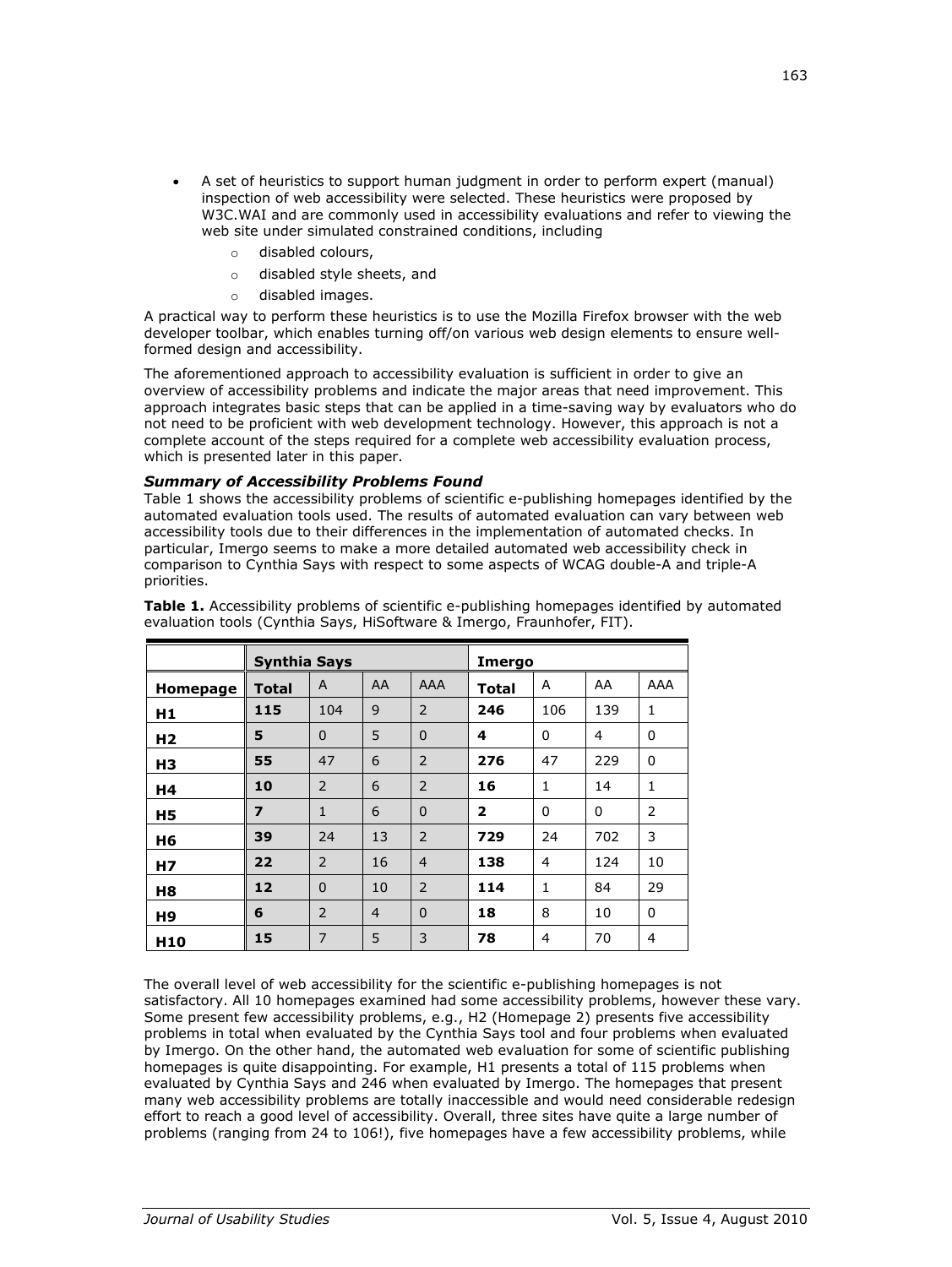two homepages are clean at the single-A level. Similarly, the double-A and triple-A levels of accessibility evaluation also reveal a considerable number of problems for most web sites.

As part of the second step of the method, Table 2 provides an overview of accessibility problems identified by human judgment based on the heuristics discussed above.

**Table 2.** Accessibility problems of scientific e-publishing homepages identified by human judgment found after applying simple heuristics.

|                 | <b>Simple Heuristics</b>                                                                            |                                                                        |                                                                                                                        |  |  |  |
|-----------------|-----------------------------------------------------------------------------------------------------|------------------------------------------------------------------------|------------------------------------------------------------------------------------------------------------------------|--|--|--|
|                 | <b>Disabled colours</b>                                                                             | <b>Disabled styles</b>                                                 | <b>Disabled images</b>                                                                                                 |  |  |  |
| H1              |                                                                                                     | Minor (cosmetic) layout<br>problems                                    | Major problems for user comprehension:<br>alternative text not present.                                                |  |  |  |
| H <sub>2</sub>  | Minor problem:<br>some text not clearly<br>visible                                                  | Major layout problems:<br>information disorganised                     | Major problems: Some navigation is<br>destroyed (images without alternative<br>text convey navigation information).    |  |  |  |
| H <sub>3</sub>  | $\blacksquare$                                                                                      | $\blacksquare$                                                         | Minor problem: alternative text not<br>present, however content is informative                                         |  |  |  |
| H4              |                                                                                                     | $\overline{\phantom{m}}$                                               | Minor problem: alternative text not<br>present, however content is informative                                         |  |  |  |
| H5              | Major problem for<br>user comprehension:<br>some information is<br>distinguished by<br>colour alone | Minor problem: much<br>scrolling required                              | Minor problem: alternative text not<br>present, however content is informative                                         |  |  |  |
| H <sub>6</sub>  |                                                                                                     |                                                                        | Major problems: Some navigation is<br>destroyed (images without alternative<br>text convey navigation information).    |  |  |  |
| H7              | $\overline{\phantom{a}}$                                                                            |                                                                        | Minor problem: alternative text not<br>present, however content is informative                                         |  |  |  |
| H <sub>8</sub>  | $\overline{a}$                                                                                      | Major problem: navigation<br>destroyed and information<br>disorganised |                                                                                                                        |  |  |  |
| H <sub>9</sub>  | $\overline{a}$                                                                                      | Minor problem: much<br>scrolling required                              | Minor problem: alternative text not<br>present, however content is informative                                         |  |  |  |
| H <sub>10</sub> |                                                                                                     | Minor problem: much<br>scrolling required                              | Major problems: Some navigation is<br>destroyed (images without alternative<br>text to convey navigation information). |  |  |  |

The accessibility problems that were found in scientific publishing homepages include the following:

- **Failure to provide alternative text for graphical information:** In the cases where images are solely used to convey important information for comprehension and navigation (such as links to other pages, texts, and diagrams), the information conveyed by images will not be available to constrained access contexts, (e.g., users with visual impairments, users with low bandwidth, and users with minimal content display devices).
- **Failure to provide alternate and/or redundant text and required associations for supporting user input:** Forms are not accessible unless they include alternative text for describing the information requested from the user and associate labels with form controls.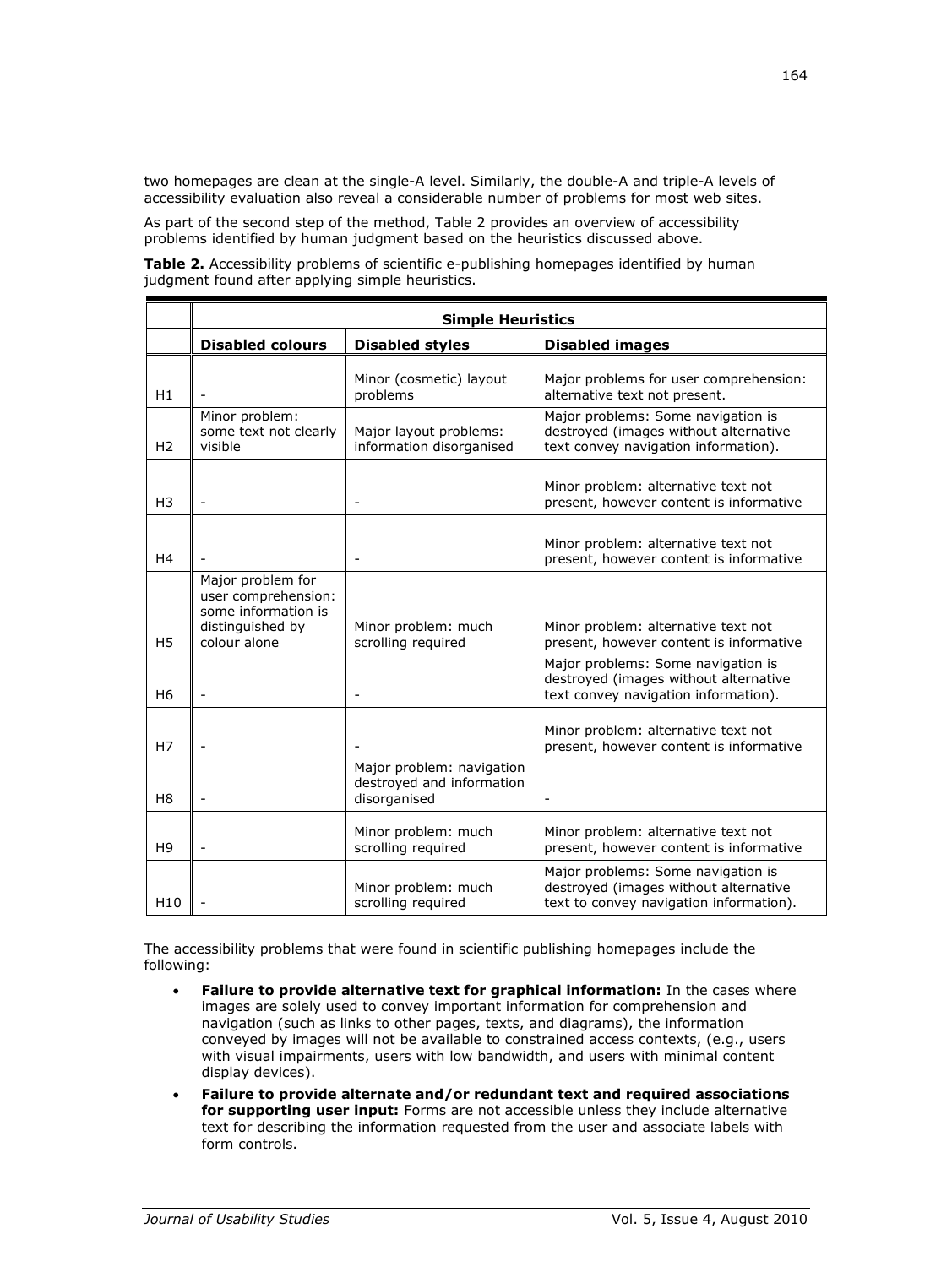- **Failure to allow the user to control the interaction of interactive elements of the page:** One of the most traditional usability principles is that the user should be in control of the interaction at all times; this is not true with some inaccessible interactive web technologies such as animated images and auto-refreshing of the contents of a web page.
- **Failure to provide consistent and effective navigation when accessed under a simulated constrained context:** Many homepages suffer from significant navigation problems such as the disappearance of navigation bars (e.g., when they are designed as images with no alternative text), same colour of text with background (when colours are turned off), and others.
- **Failure to provide consistent and meaningful information organisation when accessed under simulated constrained context:** Some homepages suffer from significant disruption to the organisation of information, especially when style sheets are turned off.

Again, it is evident that there are significant accessibility problems in the scientific e-publishing homepages and that not one homepage was judged as adequately designed to meet all the criteria offered by the heuristics. Six out of ten e-publishing web homepages have at least one major accessibility problem. Also, all sites have minor accessibility problems. These problems are different for each homepage and mainly concern information organisation, navigation, visibility, and user control.

A comprehensive accessibility evaluation cannot stay at the level of homepages but must also include other sections of the scientific e-publishing web sites. However, given that the homepages of scientific e-publishing web sites are not accessible, it is quite safe to assume that the rest of the application will include at least the same types of problems. This example demonstrates that even the contemporary scientific publishing sites present a wide range of accessibility problems. Scientific publishing homepages will reveal several problems when accessed in constrained situations, such as, access from mobile devices, black and white printouts, access from voice browsers, access from assistive technologies used by people with motor disabilities, and so on.

## **Steps Towards a Practical Methodology for Web Accessibility Evaluation and Maintenance**

The example of web accessibility evaluation is an important but rather small part of the practical measures that need to be taken up to ensure web accessibility. To try to work out a practical methodology for evaluating web accessibility is very important for at least two reasons. Firstly, web accessibility is a huge, diffuse and complicated more or less theoretical field of humancomputer interaction so any attempt to come up with a practical design tool and advice is valuable. Secondly legislation regulating web accessibility, especially concerning official government and federal web sites and services, are now in force and are being extended into the private corporate domain. These laws are pitched at a general and abstract level, so concrete advice and practical guidelines are urgently required by anyone who designs for the web if they are to ensure that their designs comply.

Therefore we propose that a holistic approach to the management of web accessibility evaluation should include (a) identification of user requirements and set up of accessibility goals, (b) web accessibility evaluation and redesign process, and (c) establishment and followup of an accessibility policy.

#### *Identification of User Requirements and Set Up of Accessibility Goals*

User accessibility requirements can be identified when accessibility is included in the goals of a user-centred approach for design and evaluation. The rationale behind important work on web accessibility is that of "universal design" or "design-for-all" that includes all users without discriminating particular (types of) disabilities. On the other hand, there may be particular user accessibility requirements to be included in a web development/evaluation project that are related to specific target user groups. The general accessibility requirements of particular user groups have been reported in literature (e.g., see WebAIM, Considering the User Perspective: A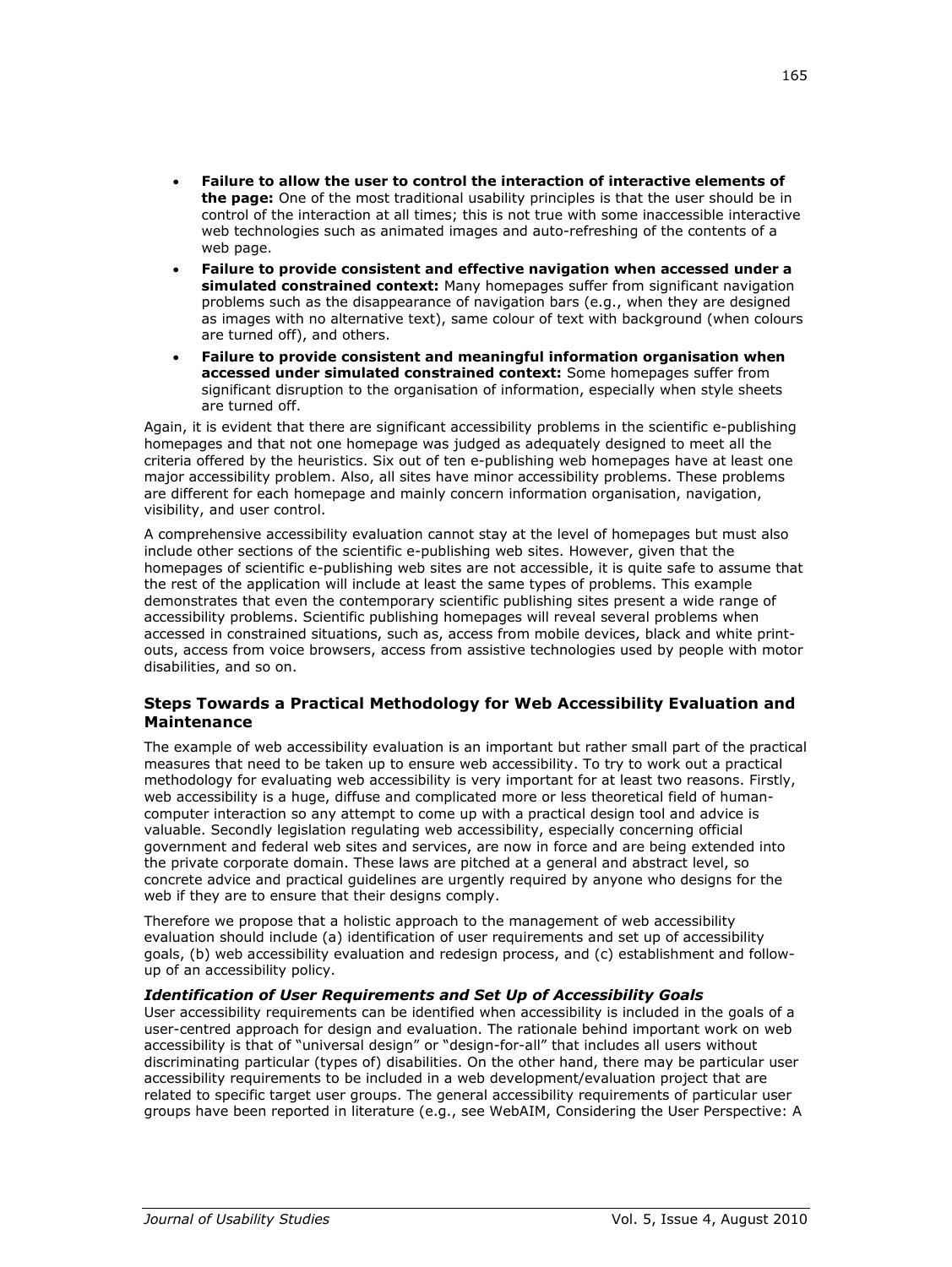Summary of Design Issues, [http://www.webaim.org/articles/userperspective\)](http://www.webaim.org/articles/userperspective); however, there may be particular requirements for specific groups or access contexts that need to be identified.

When there is a need to incorporate particular requirements for specific user groups (e.g., deaf users), it is critical to remember the universal design principle and thus ensure that the web site will conform to at least a minimum level of web accessibility specifications. At present the WAI web accessibility specifications allow for levels of conformance to the guidelines. Thus, it is possible for web designers to achieve accessibility conformance at the single-A level (lowest level) and then specialise their designs for particular user groups. However, it needs to be noted that according to W3C.WAI WCAG2.0: "When a Web page is one of a series of Web pages presenting a process (i.e., a sequence of steps that need to be completed in order to accomplish an activity), all Web pages in the process conform at the specified level or better" (W3C, 2008, Conformance Requirements, number 3). Therefore, accessibility goals may be set to meet the following:

- A web accessibility specification (e.g., WCAG1.0) can occur at some level of conformance (e.g., double- $A = AA$ ).
- The requirements for (a) specific user group(s) (e.g., vision-impaired, mobility compromised, etc.) can be identified from contextual analysis provided that a minimum level of conformance to web accessibility specifications is achieved.
- Testing with well-known assistive software, such as oral browsers, screen readers, screen magnifiers, and so on, is advisable, again provided that a minimum level of conformance to web accessibility specifications is achieved.

Besides the requirements that arise from the users themselves, the web site owners can decide upon a hierarchy of services and concentrate in the first instance on making the top level accessible. For example, in the case of scientific electronic publishing a primary (top level) use might be to download a paper in a journal, whereas other services, such as the alerting service, may be given a lesser priority and be dealt with at a later stage. This does not mean that these services should not be made accessible, because by leaving them inaccessible it is not possible to claim conformance with the W3C, but more importantly it creates a two-tier user base: those who can use everything and those who can only use certain services. However for practical purposes, when faced with making a whole set of services accessible, it is reasonable to prioritise.

#### *Web Accessibility Evaluation and Redesign Process*

As the accessibility evaluation example has shown, a rapid assessment of web accessibility is possible by using free accessibility tools (automated tools that measure technical accessibility conformance to guidelines) and applying simple heuristics (manual, expert-based accessibility inspection). The use of the automated tools and the manual inspection that uses heuristics are next described as stage two of the proposed methodology. Finally, a holistic approach to accessibility evaluation and redesign also requires another important element in the process: that of user involvement through user testing. These phases of web accessibility evaluation have been also identified by other researchers such as Arch (2008), who identifies three types of web accessibility testing: *automated testing*, which is carried out by software tools; *manual testing*, which is carried out by human evaluators; and *user testing*, which is carried out by endusers.

#### *Tool-based accessibility conformance to guidelines*

Accessibility evaluation tools scan the source code of a web page using interpretations of either WCAG or the United States Rehabilitation Act Section 508 standard. The use of these tools is the first step for accessibility evaluation because they can quickly identify accessibility problems that can be identified at the level of the source code of a web page and produce reports with accessibility errors and warnings. These tools save the designer from the task of inspecting source code for the evaluation of accessibility and provide a first account of accessibility problems. However they cannot provide a complete account of accessibility problems mainly because accessibility is not a solely technical issue, but primarily requires human judgment. According to WebAIM (2010) of the combined 65 checkpoints in WCAG 1.0 Priority 1 through Priority 3, only 19 can be partially evaluated automatically.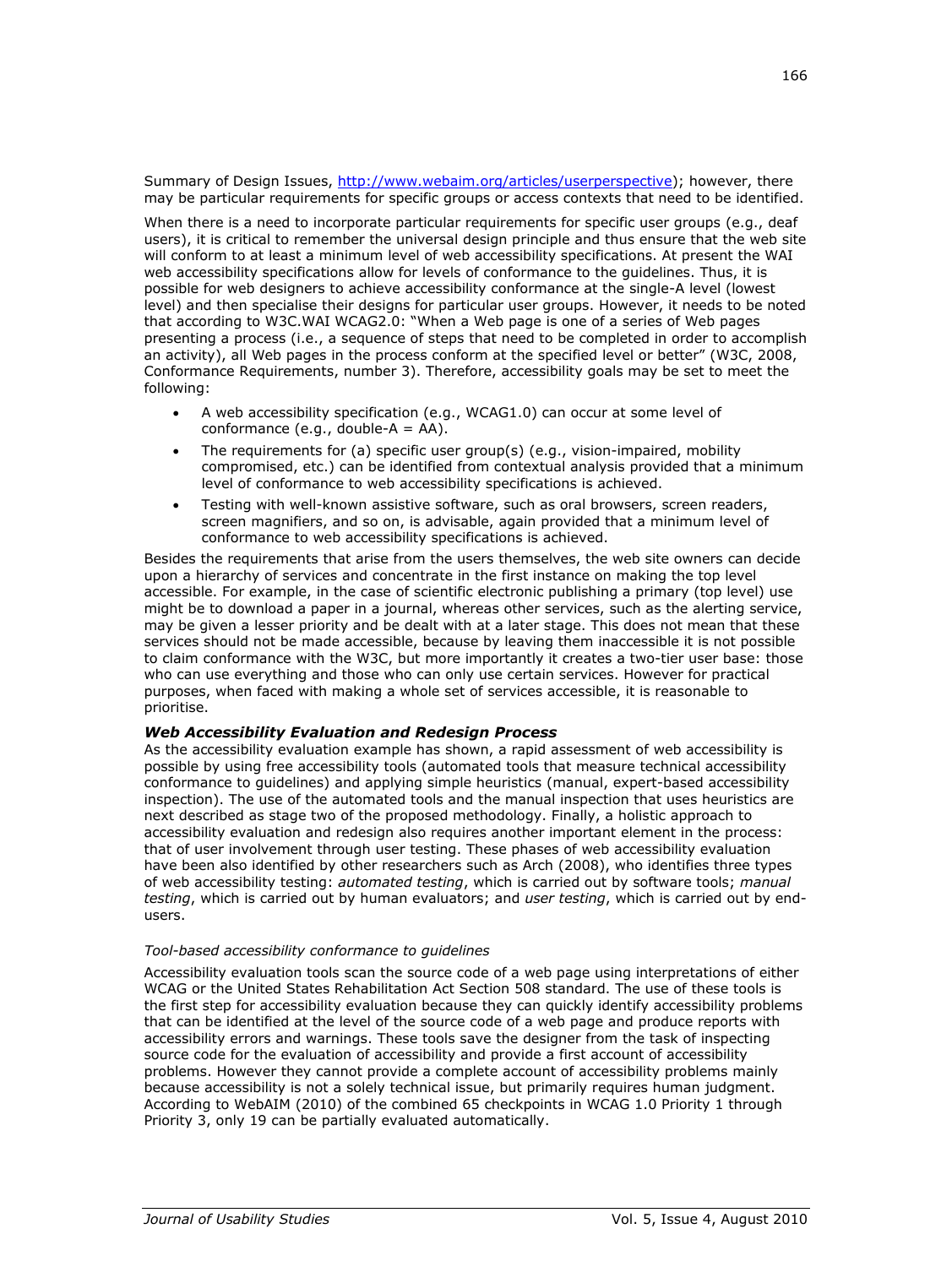A major problem for accessibility tools is that the vast majority of these tools are designed for fast evaluations of single web pages. There are no public accessibility tools that can reside on the web server, constantly monitor the web site, and are capable of crawling an entire web site to identify accessibility problems. Currently, research on the design of new generation accessibility tools attempts to address these concerns such as the MAGENTA tool (Leporini, Paterno, & Scorcia, 2006) and the BenToWeb benchmarking tools that will include the aforementioned capabilities (Herramhof et al., 2006).

#### *Expert (manual) accessibility inspection*

Manual evaluation includes a number of steps that must be followed by a designer to check the accessibility of web pages according to guidelines. These steps are another essential task of accessibility evaluation that can assess accessibility in terms of the aspects that require human judgment. Such aspects include, for example, that alternative text for images substantially describes the meaning of an image in textual form, in case this is needed (i.e., when the image conveys information and is not used for other purposes such as decoration), and that the use of colours promotes accessibility of text and images if viewed in a constrained context of use (i.e., when printed by a black and white printer).

Expert inspections of accessibility can identify a considerable number of problems that are not possible to find by using automated accessibility tools alone. Typical problems in this respect were demonstrated in the evaluation example presented in previous section. Typical inspections of web accessibility include the following:

- Inspection of human checks for accessibility according to the WCAG guidelines: WCAG explicitly refers to accessibility issues that require human check and provides techniques that can assist expert evaluators to simulate constrained access situations that users may meet due to limitations and characteristics of (assistive) technology and/or access environment. For example, disabling the colours of a web site can simulate access situations for people with colour blindness, as well as a need to view or print in black-white or in a low lighting environment.
- Inspection of accessibility following simple heuristics: There is a number of heuristics that complements those used in the example presented in section 3, (i.e., disabled images, disabled styles, and disabled colours) such as turning frames off, turning sound off, navigating without a pointing device, accessing the web site via multiple browsers, accessing the web site via text browsers, accessing the web site via a voice browser, testing with different screen resolution, and others.

The expertise required to conduct an accessibility evaluation should be wide-ranging, including both organisational and technical skills. According to the W3C.WAI an accessibility evaluator should have "an understanding of web technologies, evaluation tools, barriers that people with disabilities experience, assistive technologies and approaches that people with disabilities use, and accessibility guidelines and techniques" (2010, Evaluating Accessibility/Combined Expertise page, Recommended Expertise section).

#### *User testing of accessibility*

The involvement of users with disabilities in accessibility testing is an important aspect of accessibility evaluation. As Paddison and Engefield (2004) point out "it is not enough to follow accessible guidelines and make the appropriate technical accessibility changes... people with special accessibility needs should be considered as a distinct user profile with their own requirements, within a user-centred design process" (p. 508). It has been observed over and over that user testing with people with disabilities contributes to a better understanding of accessibility issues by all people involved, and especially web developers (Foreign & Commonwealth Office, 2010). For example, having web developers see people with disabilities accessing a web page with a voice browser helps them to identify related accessibility problems that their web site may have, such as the inappropriateness or absence of alternative text, the ordering of controls in a form, etc.

However, a user-centred accessibility evaluation will not be effective unless the site is already at a minimum level of accessibility. Even so, the inclusion of users in the accessibility evaluation process can also identify various usability, as opposed to basic accessibility, problems. Analytic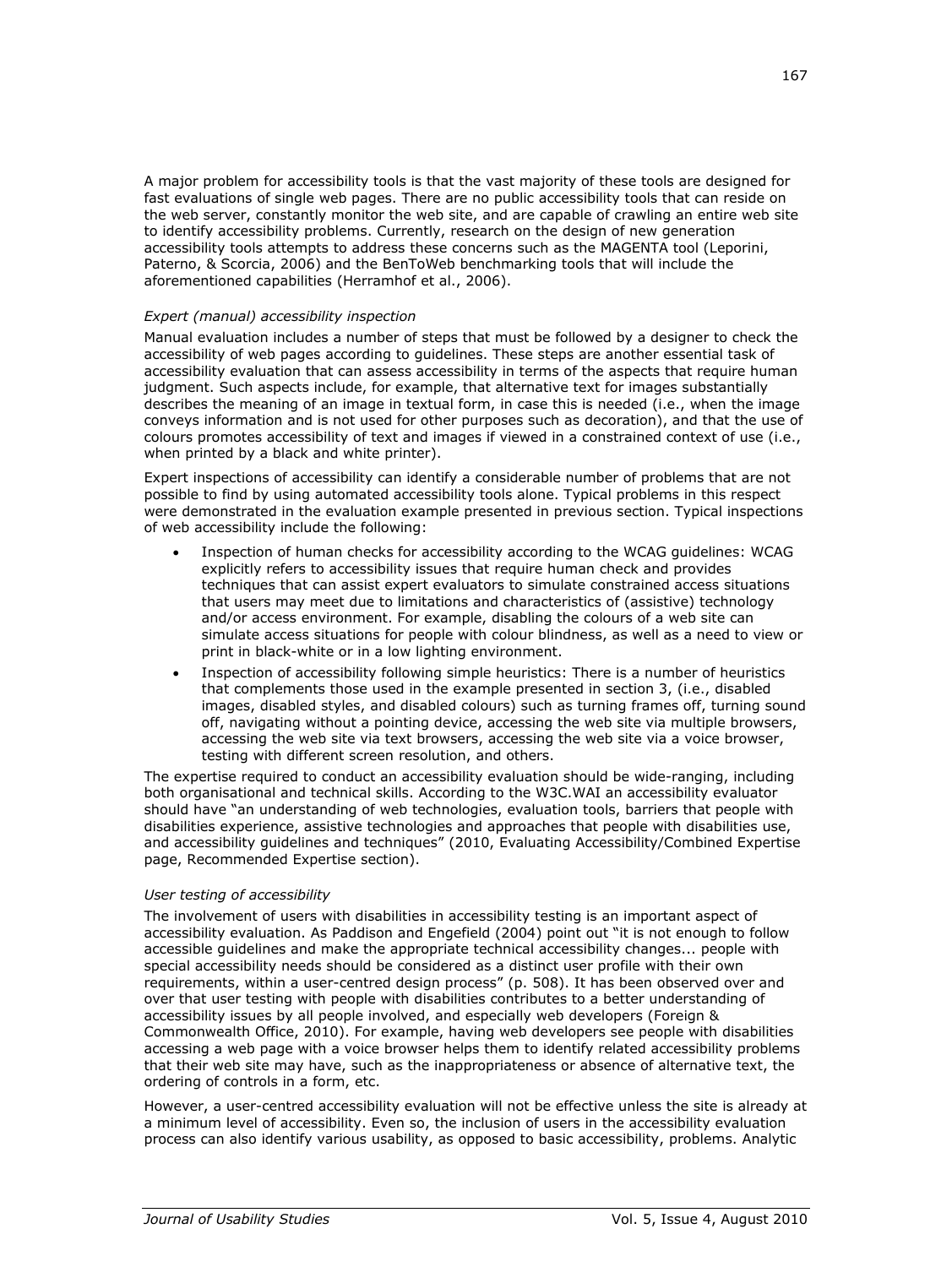methods and guidelines for involving users in accessibility evaluation include the work of Gappa and Nordbrock (2004) and Petrie, Hamilton, King, and Paven (2006).

## *Web Accessibility Policy*

In order to reach and maintain web accessibility, web site owners need to establish a web accessibility policy that will be applied during the design, development, and operation of their web site. The accessibility policy needs to go beyond an "accessibility statement" that typically declares the specifications that web sites conform to. The policy needs to define systematic procedures, checks and tools for content updating. It has been many times observed that web sites that were accessible when first released gradually lost their accessibility when the content was updated. As an example, educators of an accessible e-learning platform or users of an accessible web log need to add content that conforms to web accessibility; this can be achieved if people are aware of accessibility issues and are able to use tools to check the content accessibility when it is inserted into the site. This is particularly important for web 2.0 applications that allow for user generated content.

Currently, web accessibility statements have been established for a number of, mainly academic and governmental, web sites and in a few e-commerce systems that are designed with the participation of organizations of people with disabilities, such as the RNIB (e.g., Gladstone, Rundle, & Alexander, 2002). An important issue for the design of the web accessibility policy is what standards, guidelines, methods, and processes should be identified from related work. In spite of the fact that there is some work in respect of accessibility policy (for a review, see Gulliksen, Harker, & Vanderheiden, 2004), we are still some way away from the recognition of a systematic accessibility policy that is implementable to the level of content generation by end users.

## **Summary and Conclusions**

There are many reasons for web sites to be accessible. The social responsibility of web site owners requires that they provide accessible web-based information and services. The market segment for people with disabilities including the elderly is too large to be ignored; these people want to autonomously access and use the web for education, entertainment, and commerce. Furthermore, the robustness of technical development when accessibility is taken into account is another major argument for taking up this approach. Last, but not least, there are already legal frameworks in place for governmental organizations to apply accessibility to the design of their sites. Other entities are also expected to be held liable for providing information and services on equal terms for all, and if they are not punished by legal systems (for instance, the U.S. Pharmacy chain, Target

[\(http://en.wikipedia.org/w/index.php?title=National\\_Federation\\_of\\_the\\_Blind\\_v.\\_Target\\_Corpor](http://en.wikipedia.org/w/index.php?title=National_Federation_of_the_Blind_v._Target_Corporation&oldid=318445849) [ation&oldid=318445849](http://en.wikipedia.org/w/index.php?title=National_Federation_of_the_Blind_v._Target_Corporation&oldid=318445849) accessed February 25, 2010), then some people suggest that steps be taken to have them ostracised by public opinion, using the well known technique of "name and shame."

This paper argues for a practical approach to web accessibility evaluation that provides recommendations for the methods and tools to be used as well as maintenance processes. This approach is required in order to address the fact that the current set of web accessibility tools and specifications need technical knowledge for their comprehension and application. Designers are continuously pressed to apply governmental legislation to web accessibility, which is often prescribed in specifications when they require practical methods, guidelines, and tools to proceed.

This paper proposes a practical methodology for evaluating web accessibility that includes (a) identification of user requirements and set up of accessibility goals, (b) web accessibility evaluation and redesign process, and (c) establishment and follow-up of an accessibility policy. The rationale behind this proposal is that of design-for-all, which incorporates the requirements of all people including those with special needs (and without discriminating types of users or disabilities) into the design process.

To illustrate the web accessibility evaluation process, this paper presents a simple example in the domain of electronic publishing and discussed the accessibility problems found that are typical of many other contemporary web sites.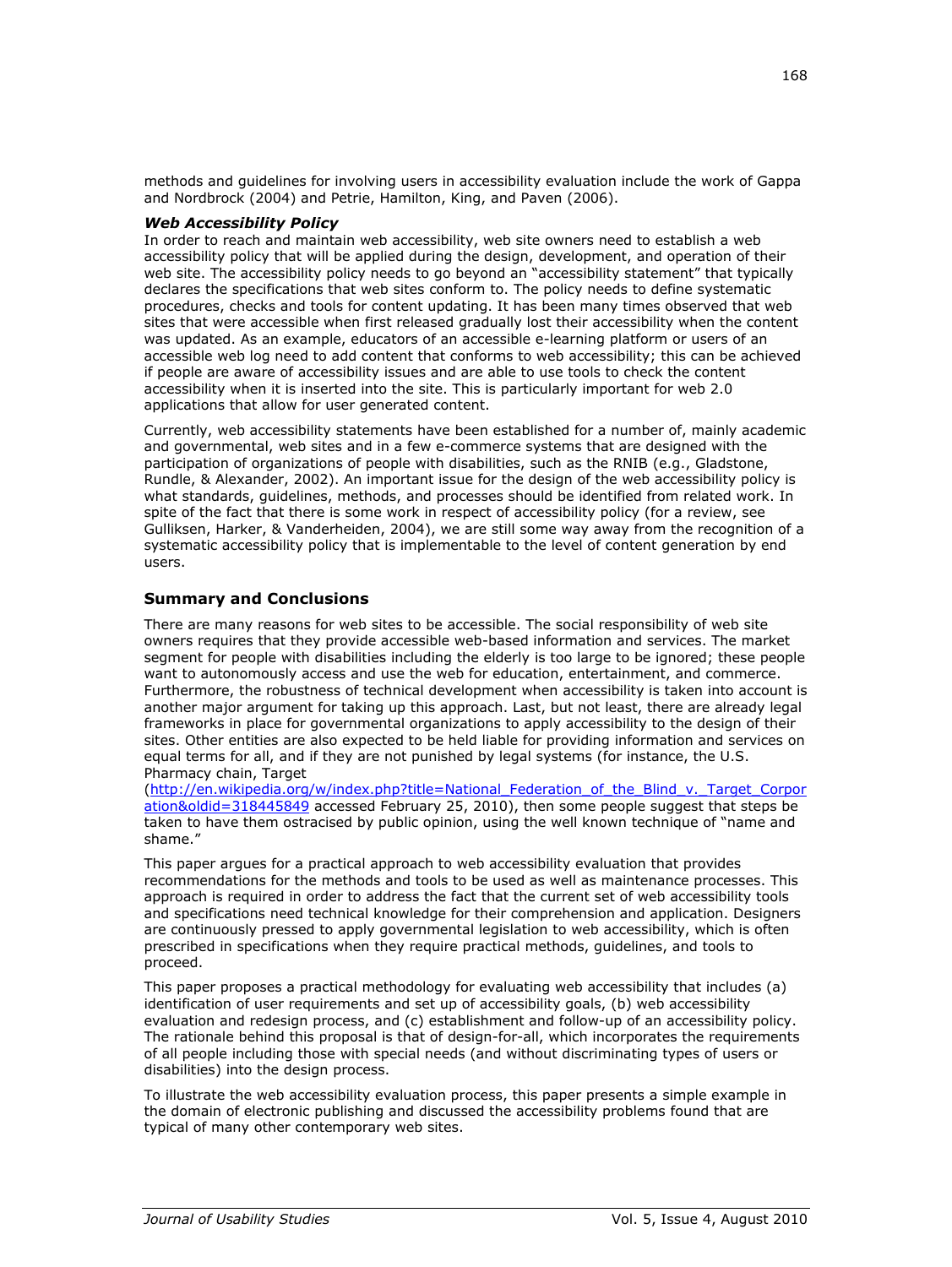The work presented in this paper reports on issues that need to be considered by HCI researchers, interaction design practitioners, and usability professionals for inclusive design of web applications that are complementary to web usability engineering.

## **Practitioner's Take Away**

The following are the key points of this paper:

- Web accessibility concerns every user, designer, and business owner. There are many ethical, business, user, and technical arguments for designing for web accessibility.
- Current web accessibility tools and specifications are technically oriented and need expert knowledge to be understood and applied.
- Despite the work on web accessibility, most web sites are still inaccessible. For example (described in this paper) six out of ten e-publishing homepages pose major accessibility problems and only two out of ten are accessible.
- Typical web accessibility problems found include the loss of (a) information organisation, (b) navigation, (c) visibility, and (d) user control, when users access web sites in constrained contexts (e.g., with an oral browser or in a keyboard only situation).
- The paper proposes a practical methodology reaching and maintaining web accessibility, which includes (a) identification of user requirements and set up of accessibility goals, (b) web accessibility evaluation and redesign process, and (c) establishment and follow-up of accessibility policy. This three step approach will help to achieve the following:
	- $\circ$  Identify particular user requirements when designing for web accessibility and conform to a level of accessibility specifications (e.g., single-A of WCAG 1.0).
	- $\circ$  Implement a fast and practical method for regular web accessibility inspection according to your accessibility goals. This paper illustrates a method that makes use of automated tools and heuristics that can be employed in accessibility inspections.
	- $\circ$  Understand the appropriate time and the value of user testing. User testing is important for web accessibility, but a basic level of accessibility should be there. Testing with disabled users also increases web developers' awareness.
	- o Establish and follow up a web accessibility policy. This should focus on basic rules for content update of the web site that editors of the web site should follow as well as tools for checking content on the fly or in the background. This is an area for further research development and application in the field.

# **Acknowledgements**

We thank the anonymous reviewers for their useful comments during the review process.

## **References**

- Arch, A. (2008, May 14). Web accessibility for older users: A literature review W3C working draft. Retrieved February 18, 2010, from [http://www.w3.org/TR/2008/WD-wai-age](http://www.w3.org/TR/2008/WD-wai-age-literature-20080514/)[literature-20080514/](http://www.w3.org/TR/2008/WD-wai-age-literature-20080514/)
- Brewer, J. (2005, May 5). How people with disabilities use the Web: Working-group internal draft. Retrieved February 18, 2010, from [http://www.w3.org/WAI/EO/Drafts/PWD-Use-](http://www.w3.org/WAI/EO/Drafts/PWD-Use-Web/)[Web/](http://www.w3.org/WAI/EO/Drafts/PWD-Use-Web/)
- Caldwell, B., Chisholm, W., Slatin, J., & Vanderheiden, G. (2008, December 11). Web content accessibility guidelines (WCAG) 2.0.: W3C Recommendation. Retrieved February 18, 2010, from<http://www.w3.org/TR/2008/REC-WCAG20-20081211>
- Centeno, V.L. Kloos, C.D., Fisteus, J.A., & Alvarez, L. (2006 May, 22). Web accessibility evaluation tools: A survey and some improvements. *Proceedings of the International*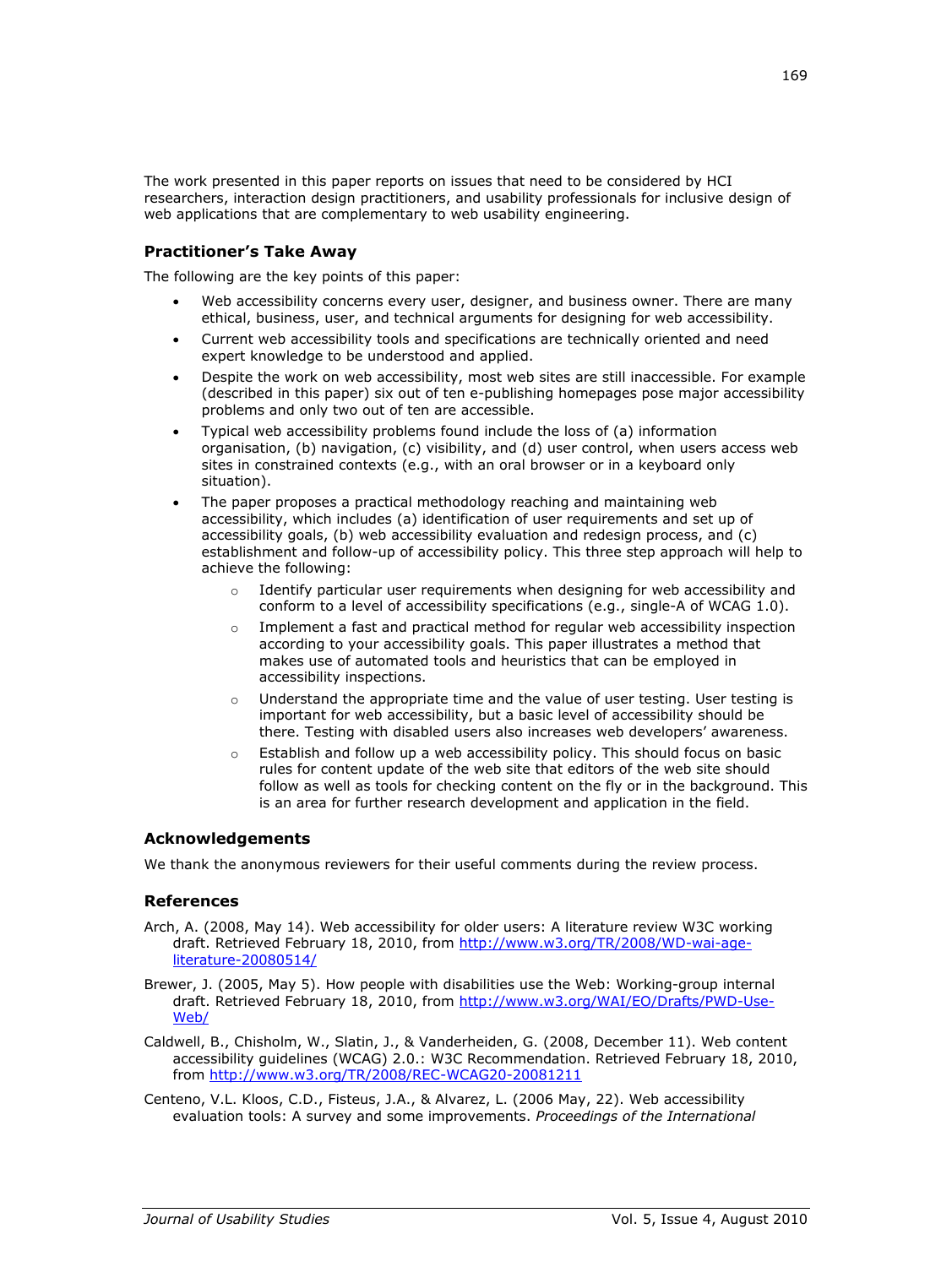*Workshop on Automated Specification and Verification of Web sites (WWV 2005)*, Electronic Notes in *Theoretical Computer Science*, 157 (2), 87-100.

European Blind Union. (n.d.). *EBU response to the European Commission's consultation on content online in Europe's single market*. Retrieved February 25, 2010, from [http://ec.europa.eu/avpolicy/docs/other\\_actions/contributions/eur\\_blind\\_union\\_col\\_en.pdf](http://ec.europa.eu/avpolicy/docs/other_actions/contributions/eur_blind_union_col_en.pdf)

Europe's Information Society. (n.d.). i2010 - A European Information Society for growth and employment. Retrieved February 18, 2010, from [http://ec.europa.eu/information\\_society/eeurope/i2010/index\\_en.htm](http://ec.europa.eu/information_society/eeurope/i2010/index_en.htm)

- Foreign & Commonwealth Office. (2010). Accessibility statement. Retrieved February 18, 2010, from<http://www.fco.gov.uk/en/accessibility>
- Gappa, H., & Nordbrock, G. (2004). Applying Web accessibility to Internet portals. *Universal Access in the Information Society, 3*(1), 80-87.
- Gladstone, K., Rundle, C., & Alexander, T. (2002). Accessibility and usability of eCommerce systems. In K. Miesenberger, J. Klaus, W. Zagler (Eds.). *ICCHP 2002, LNCS 2398* (pp. 11– 18) Berlin/Heidelberg. Springer-Verlag.
- Gulliksen, J. Harker, S. Vanderheiden, G. (2004) Guidelines, standards, methods and processes for software accessibility, Special issue editorial, Universal Access in the Information Society, (2004) 3: 1–5.
- Harper, S., & Yesilada, Y. (2008). Web accessibility and guidelines. In S. Harper & Y. Yesilada, (Eds.) *Web Accessibility: A Foundation for Research* (pp. 61-78). Springer.
- Herramhof, S., Petrie, H., Strobbe, C., Vlachogiannis, E., Weimann, K., Weber, & G.,Velasco, C.A. (2006, July 12-14). Test case management tools for accessibility testing. In Klaus, J, Miesenberger, K., Burger, D., & Zagler, W. *Computers Helping People with Special Needs. Proceedings of 10th International Conference, ICCHP 2006*, Linz, Austria.
- Kapsi, M., Vlachogiannis, E., Darzentas, J., & Spyrou, T. (2009). The usability of Web accessibility guidelines: An approach for evaluation. In *Universal Access in Human-Computer Interaction. Applications and services* (pp. 716–724). Berlin/Heidelberg. Springer. [http://dx.doi.org/10.1007/978-3-642-02713-0\\_76](http://dx.doi.org/10.1007/978-3-642-02713-0_76)
- Koutsabasis, P. (2010, in press). E-business and Web accessibility. In Lee (ed.) *Encyclopedia of E-business Development and Management in the Global Economy*. IGI Global.
- Lazar, J., Dudley-Sponaugle, A., & Greenidge, K.D. (2004). Improving Web accessibility: A study of webmaster perceptions. *Computers in Human Behavior, 20*, 269–288.
- Leporini, B., Paterno, F., & Scorcia, A. (2006, September). Flexible tool support for accessibility evaluation, article in press. *Interacting with Computers, 18* (5) 869-890.
- Loiacono, E.T., & McCoy, S. (2006). Web site accessibility: A cross-sector comparison, universal access. *Information Society, 4*, 393–399.
- Moss, Τ. (2006, September). WCAG 2.0: The new W3C accessibility guidelines evaluated. Retrieved October 29, 2009, from Webcredible Web site: [http://www.webcredible.co.uk/user-friendly-resources/web-accessibility/wcag-guidelines-](http://www.webcredible.co.uk/user-friendly-resources/web-accessibility/wcag-guidelines-20.shtml)[20.shtml](http://www.webcredible.co.uk/user-friendly-resources/web-accessibility/wcag-guidelines-20.shtml)
- Nietzio A., Strobbe C., & Velleman E., (2008, July). The unified Web evaluation methodology (UWEM) 1.2 for WCAG 1.0. In *M Austria, LNCS 5105* (pp. 394-401). Berlin-Heidelberg: Springer-Verlag.
- Paddison, C., & Englefield, P. (2004, June). Applying heuristics to accessibility inspections. *[Interacting with Computers](http://www.sciencedirect.com/science/journal/09535438) [16](http://www.sciencedirect.com/science?_ob=PublicationURL&_tockey=%23TOC%235644%232004%23999839996%23504333%23FLA%23&_cdi=5644&_pubType=J&view=c&_auth=y&_acct=C000059657&_version=1&_urlVersion=0&_userid=632480&md5=cc2c935935c85948c80edae70e74d35a)* (3), pp. 507-521.
- Petrie, H., Hamilton, F., King, N., & Pavan, P. (2006, April 22-27). Remote usability evaluations with disabled people. *Proceedings of CHI'2006*. Montréal, Quebec, Canada.
- Strobbe, C., Herramhof, S., Vlachogiannis, E., & Velasco, C. A. (2006, July). Test case description language (TCDL): Test case metadata for conformance evaluation. In